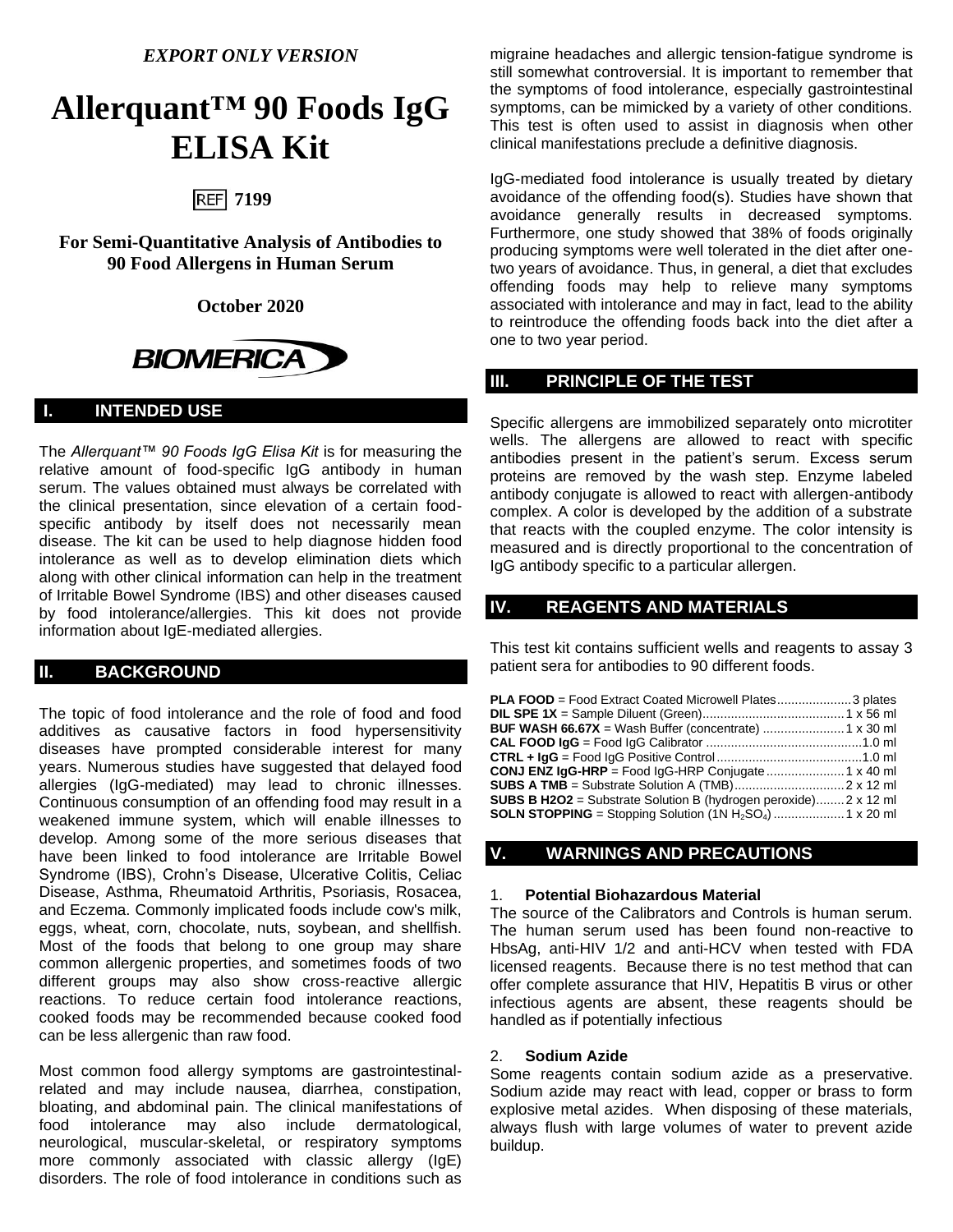#### 3. **Stopping Solution**

Stopping Solution consists of 1N  $H_2SO_4$ . This is a strong acid and should be handled with caution. It can cause burns and should be handled with gloves. Wear eye protection and appropriate protective clothing. Avoid inhalation. Dilute a spill with water before absorbing the spill with paper towels.

#### 4. **Substrate Solution A**

The Substrate Solution A contains Dimethyl Sulfoxide (DMSO). DMSO is a skin irritant and can also cause irritation to the mucosal membranes and upper respiratory tract if inhaled, or ingested. Avoid exposure by wearing personal protective equipment such as gloves and safety glasses. If skin or eye contact occurs, flush with water for a minimum of 15 minutes. If inhaled, move to fresh air. If ingested, obtain medical attention.

A sulphurous odor may be present in the Substrate Solution A and will not affect ELISA results. The handling of Substrate Solution A and preparation of the Working Substrate Solution should be done in a fume hood or a wellventilated area to minimize exposure.

## **VI. PREPARATION OF PATIENT SAMPLE**

Dilute patient's serum 1:100 in Sample Diluent. Take 0.1 ml of patient serum and add to 10 ml of Sample Diluent. Mix thoroughly.

## **VII. REAGENT PREPARATION AND STORAGE**

- 1. **Wash Buffer:** If crystals are present in the Wash Buffer concentrate due to storage at a lower temperature such as 2-8°C, dissolve by placing the vial in a 37°C water bath or incubator for 30 minutes. Wash the contents of the vial into a 2000 ml flask with DI water and Q.S. to 2000 ml mark with DI water. Label it as Working Wash Buffer and store refrigerated at 2-8°C. The Working Wash Buffer is stable for 6 months at 2-8°C.
- 2. **Substrate Solution:** Mix Substrate Solution "A" and "B" in equal proportions 30 minutes before use. (*For example mix 6 ml each of "A" and "B" for each patient or plate to be used).* Discard the unused substrate mix solution. Do not interchange the caps on these solutions. If the mixed substrate solution looks blue in color before use, it should be discarded. Mixed substrate solution is stable for 60 minutes at room temperature and should be kept away from light until use.

## **VIII. ASSAY PROCEDURE**

Bring all the test kit reagents to room temperature before use.

1. *PREPARATION OF CALIBRATION CURVE:* Label four 12 x 75 mm glass tubes as 50, 100, 200 & 400 U/ml. Dispense 150 µl of Sample Diluent into these four tubes. Add 150 µl of Food Calibrator to the tube labeled 400 U/ml. Mix and transfer 150 µl into tube labeled 200

U/ml. Mix and transfer 150 ul into the tube labeled 100 U/ml. Again mix and transfer 150 µl into the tube labeled 50 U/ml. At this point you should have 150 µl in tubes 100, 200 & 400 U/ml, and 300 µl in tube 50 U/ml. This is the calibration curve to be used in the assay. Transfer 100 µl from each of these tubes to the microplate as follows.

| <b>Tube Label</b> | Well Label |
|-------------------|------------|
| $50$ U/ml         | 1Β         |
| $100$ U/ml        | 1C         |
| 200 U/ml          | 1D         |
| 400 U/ml          | 1F         |

Add 100 µl of Sample Diluent to Well 1A and 100 µl of Positive Control to well 1F.

- 2. Place 100 µl of the diluted patient serum (**see Preparation of Patient Sample – Section VI)** into all the other wells. There should be 100 µl of liquid in all the wells.
- 3. Cover the plates with parafilm or plastic wrap and incubate at room temperature (22-25 $\textdegree$ C) for 1 hour.
- 4. After one-hour incubation, wash all the microwells three times with 300 µl of working wash buffer each time **(see Reagent Preparation – Section VII).** If you use an automated washer, check the manufacturer's instructions for a three-cycle wash procedure with 300 µl wash volume. Blot thoroughly after wash step.
- 5. Add 100 µl of Food IgG-HRP Conjugate to all the wells.
- 6. Incubate the plates for 30 minutes at room temperature  $(22-25^{\circ}C)$ .
- 7. Wash the plates again as in step #4.
- 8. Add 100 µl of Working Substrate mix to all the wells **(see Reagent Preparation – Section VII).**
- 9. Cover the plates and incubate for 10 minutes at room temperature (22-25°C).
- 10 Add 50 µl of Stopping Solution to all the wells (blue color in the wells will change to yellow). Mix the reagents by gently tapping the plate.
- 11. Set the microplate reader at 450 nm and read the absorbance in all the wells.

## **IX. CALCULATION OF RESULTS**

#### **Automated Method**

Use an automated regression program to reduce the data. Acceptable results will be obtained by using (1) Cubic Spline, (2) Point to Point, or (3) Quadratic. Interpolate the patient values from the calibration curve.

#### **Manual Method**

- Determine the absorbance for each calibrator, control, and sample.
- Construct a dose response curve where the absorbance for each calibrator is plotted against the concentration of the corresponding calibrator on a semi-log or linear graph paper. Draw a straight line between 2 adjacent points. This mathematical algorithm is commonly known as the "point-to-point" calculation.
- Read off sample concentrations directly from the curve.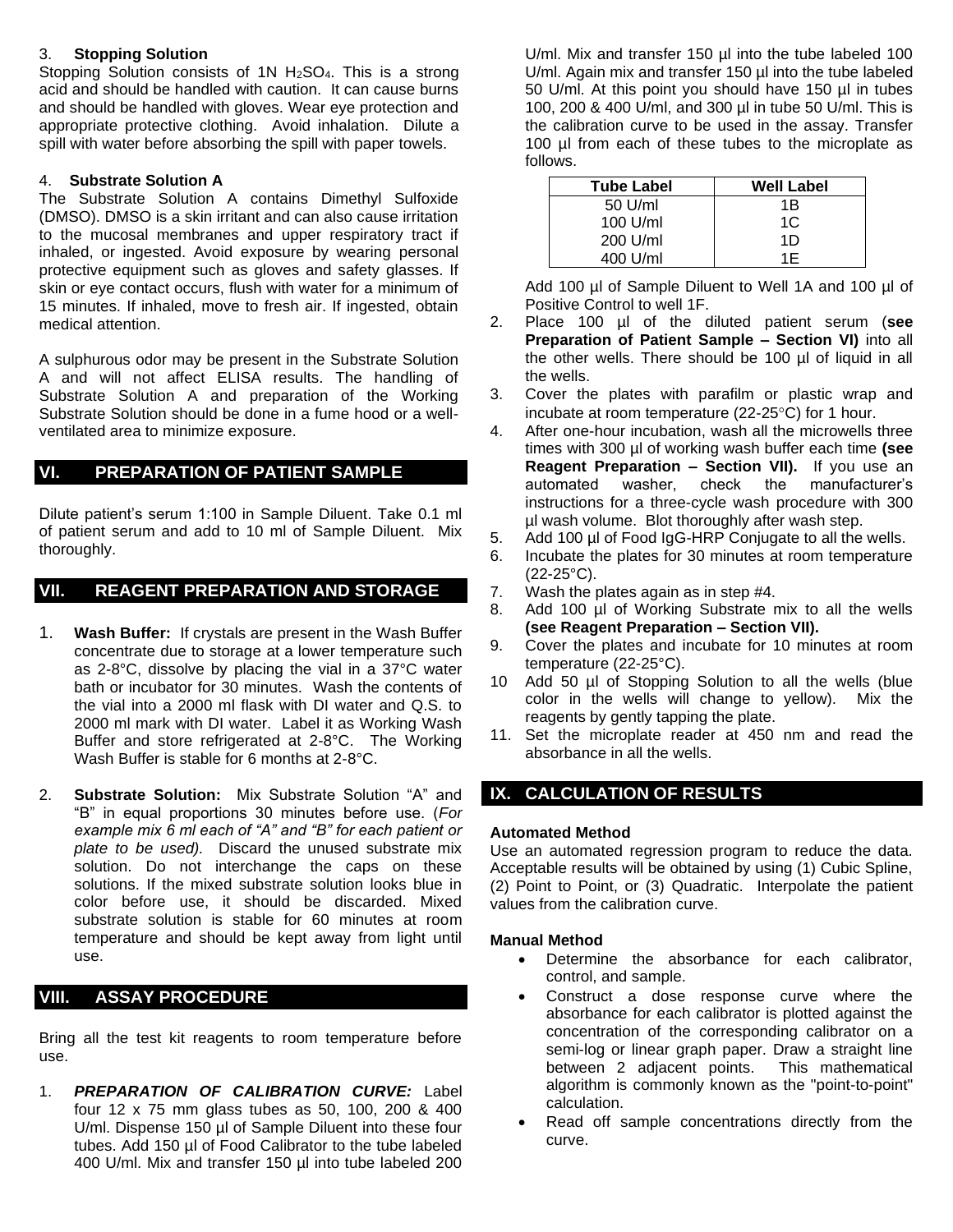#### **X. QUALITY CONTROL**

For the test to pass, it must meet the following Q.C. specifications for O.D. (Optical Density) at 450 nm.

| O.D. Well 1A                  | < 0.2                |
|-------------------------------|----------------------|
| O.D. Well 1B                  | $> 1.2 \times$ OD 1A |
| O.D. Well 1C                  | $> 1.2 \times$ OD 1B |
| O.D. Well 1D                  | $> 1.2 \times$ OD 1C |
| O.D. Well 1E                  | $> 1.2 \times$ OD 1D |
| <b>Concentration Positive</b> | $> 100$ U/ml         |

#### **XI. INTERPRETATION OF RESULTS**

The absorbance readings, after extrapolation as Biomerica U/ml, should be interpreted as follows for each allergen or extract.

| <b>READING</b> | <b>INTERPRETATION</b>    |      |
|----------------|--------------------------|------|
| $< 50$ U/ml    | Negative                 | 0    |
| 50 - 100 U/ml  | Mildly Intolerant        | +1   |
| 100 - 200 U/ml | Moderately Intolerant    | $+2$ |
| $> 200$ U/ml   | <b>Highly Intolerant</b> | $+3$ |

#### **XII. REFERENCES**

- 1. All, M., et al. *Serum concentration of allergy specific IgG antibodies in inhalant allergy*. Effects of specific immunotherapy. **Amer. J Clin. Pathol**., 80, 290, 1983
- 2. Farrel, M. *Food allergy*, in Manual of Allergy and Immunology,ed: **Lawlor, G.J. and Fischer, T.J**., 1982
- 3. El Rafei, A., Peter, S.M., Harris, N., Bellanti, J.A., *Diagnostic value of IgG4 measurements in patients with food allergy.*  **Annals of Allergy**., 62,94-99, 1989
- 4. Kanny, F.K., Moneret-Vautrun, D.A., Flabbee, J., Beaudouin, E., Morisset, M., and Thevenin, F. *Population study of food allergy in France*, **Internal Medicine, Clinical Immunology and Allergology,** France, 2000
- 5. Calkhoven, P.G., Aalbers, M., Koshte, V.L., Schilte, P.P.M., Yntema, J.L., Griffioen, R.W., Van Nierop, J.C., Oranje, A.P., and Allberse, R.C. *Relationship between IgG1 and IgG4 antibodies to foods and the development of IgE antibodies to inhalant allergens. II. Increased levels of IgG antibodies to foods in children who subsequently develop IgE antibodies to inhalant allergens,* **Clinical and Experimental Allergy,**  21,99-107, 1991
- 6. Pastorello, E.A., Stocchi, L., Pravettoni, V., Bigi, A., Schilke, M.L., Incorvaia, C. and Zanusi, C., *Role of the elimination diet in adults with food allergy*, **J Allergy Clin. Immunol,** 84, 475- 83 1989
- 7. Bock, S. *A critical evaluation of clinical trials in adverse reactions to foods in children,* **J. Allergy Clin. Immunol**. July 1986
- 8. Ali, M., Ramanarayanan, M.P., Nalebuff, D.J., Fadal, R.G. and Willoughby, J.W., *Serum Concentrations of Allergen-specific IgG Antibodies in Inhalant Allergy: Effect of Specific Immunotherapy*. **American Society of Clinical Pathologists**, 0002 –9173/83/0900/0290 ,1982
- 9. Sampson, H. A. *Role of immediate food hypersensitivity in the pathogenesis of atopic dermatitis,* **J Alergy Clin. Immunol,** 71, no5, pp. 473-480, 1983
- 10. Hoffman, D.R., *Immunochemical identification of the allergens in egg white*, **J Alergy Clin. Immunol.,** 72, no 5 pp. 481-486 1983
- 11. Pichler, W.J., Stadler, B.M., Dalhinden, C., Pecoud, A.R., Frei, P.C., Schneider, C., and DeWeck, A.L. *Progress in Alergy and Clinical Immunology***, Proceedings of the 13th Int'l Congress of Allergology and Clinical Immunology** pp.299- 303
- 12. Abdelnoor, A.M., Kobeissy, F., Farhat, D., Hadi, U., *Circulating immune complexes and complement C3 and C4 levels in selected group of patients with rhinitis in Lebanon*, **Clin Mol. Allergy**, 2 (1), 6, 2004
- 13. Atkinson W, Sheldon TA, Shaath N, Whorwell PJ., *Food elimination based on IgG antibodies in irritable bowel syndrome: a randomised controlled trial.* **Gut**. 2004 Oct;53(10):1459-64
- 14. Kalliomaki MA., *Food allergy and irritable bowel syndrome.* **Curr Opin Gastroenterol.** 2005 Nov;21(6):708-11.
- 15. Zuo XL, Li YQ, Li WJ, Guo YT, Lu XF, Li JM, Desmond PV. *Alterations of food antigen-specific serum immunoglobulins G and E antibodies in patients with irritable bowel syndrome and functional dyspepsia.* **Clin Exp Allergy.** 2007 Jun;37(6):823- 30.
- 16. Thabane, M., Simunovic, M. Akhtar-Danes, N., et al. *An outbreak of acute bacterial gastroenteritis is associated with an increased incidence of irritable bowel syndrome in children.* **Am J Gastroenterol,** 105, 933-939, 2010
- 17. *Saito YA., Petersen GM., Larson JL., et al.* Familial Aggregation of Irritable Bowel Syndrome: A Family Case– Control Study. *Am J Gastroenterol, 105, 833-841, 2010*

#### **XIII. SYMBOLS**

|                  | <b>Storage Temperature</b>       |  |  |  |  |
|------------------|----------------------------------|--|--|--|--|
| LOT              | Lot Code                         |  |  |  |  |
|                  | Expiration                       |  |  |  |  |
|                  | Manufacturer                     |  |  |  |  |
| REP<br><b>EC</b> | <b>Authorized Representative</b> |  |  |  |  |
|                  | Caution, see instructions        |  |  |  |  |
| <b>IVD</b>       | For in vitro diagnostic use      |  |  |  |  |
|                  | Catalog No.                      |  |  |  |  |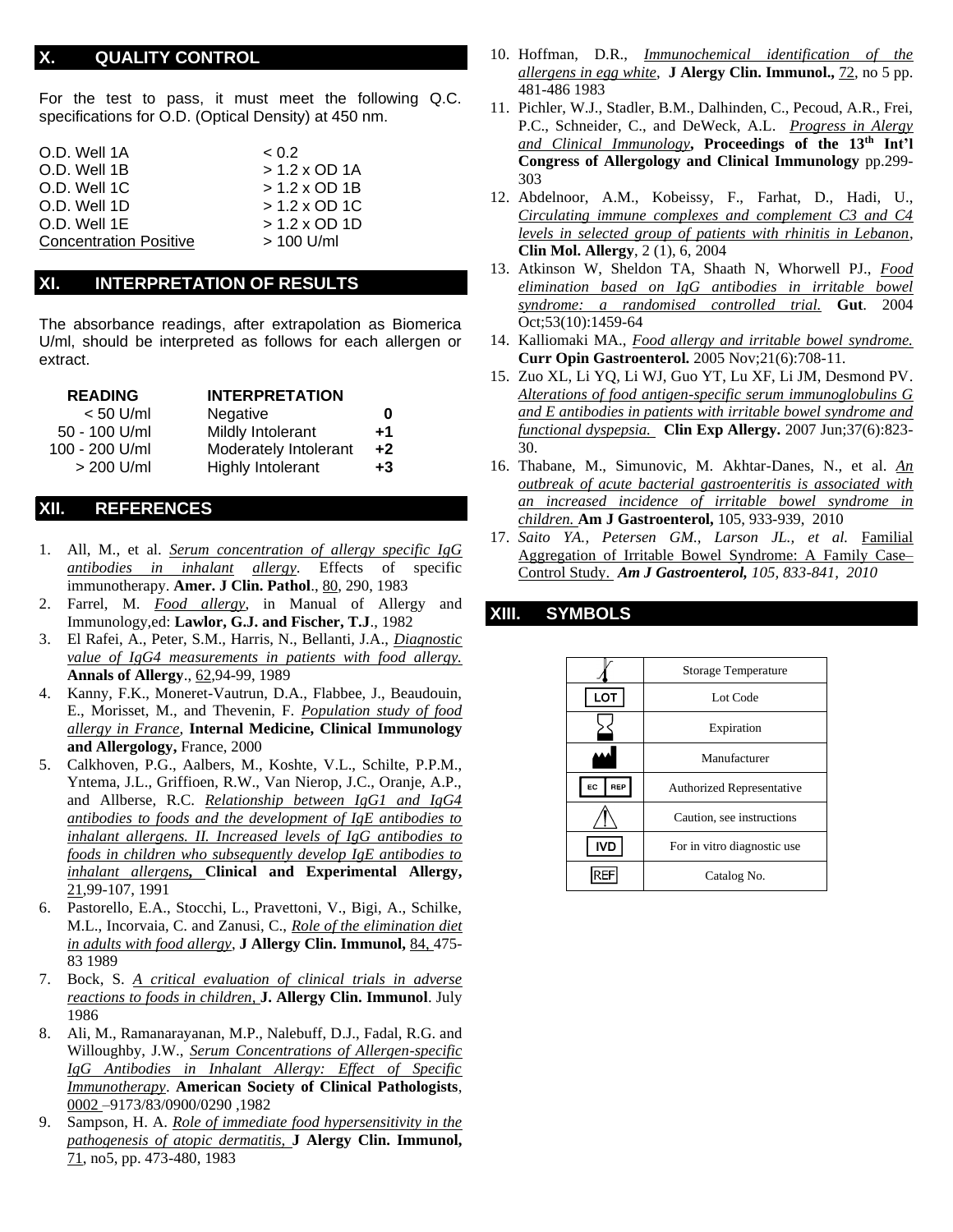## **XIV. ORDERING INFORMATION**

Additional IgG mediated food intolerance screening products are available from Biomerica in several different configurations. For more information about these test configurations, contact Customer Service.

| Contact: |
|----------|
|----------|

| BIOMERICA, INC.              |  |  |  |  |  |  |
|------------------------------|--|--|--|--|--|--|
| 17571 Von Karman Avenue      |  |  |  |  |  |  |
| Irvine, California 92614 USA |  |  |  |  |  |  |

2°C *\* 8°C



Phone: (949) 645-2111 FAX: (949) 553-1231 [bmra@biomerica.com](mailto:bmra@biomerica.com)

67199-5\_eng Rev 5 Contract Contract Contract Contract October 2020



according to IVDD 98/79/EC MDSS GmbH Schiffgraben 41 D-30175 Hannover Germany